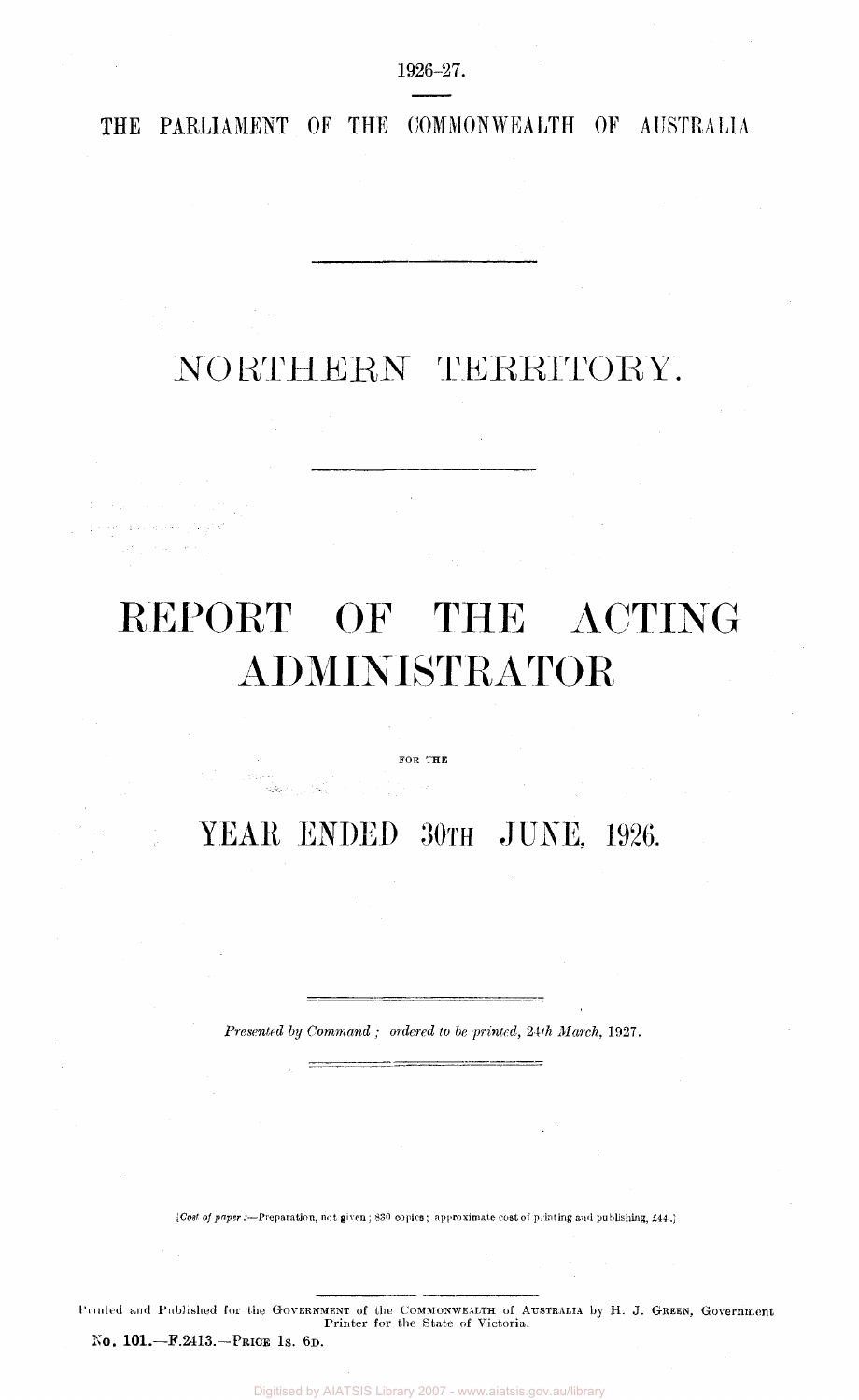### CONTENTS.

 $\bar{\beta}$ 

|                                            |                                                                                                                                                                                           |                                                                                                                                                                                     |                                                                                                 | $\ddotsc$                                                                                                                                                                                                          | $\ddot{\phantom{0}}$                                                                                                                                             | $\ddot{\phantom{0}}$                                                                      | $\ddot{\phantom{0}}$                                                                                                                | . .                                                                             | $5 - 11$                                                                                                                                                              |
|--------------------------------------------|-------------------------------------------------------------------------------------------------------------------------------------------------------------------------------------------|-------------------------------------------------------------------------------------------------------------------------------------------------------------------------------------|-------------------------------------------------------------------------------------------------|--------------------------------------------------------------------------------------------------------------------------------------------------------------------------------------------------------------------|------------------------------------------------------------------------------------------------------------------------------------------------------------------|-------------------------------------------------------------------------------------------|-------------------------------------------------------------------------------------------------------------------------------------|---------------------------------------------------------------------------------|-----------------------------------------------------------------------------------------------------------------------------------------------------------------------|
|                                            |                                                                                                                                                                                           |                                                                                                                                                                                     |                                                                                                 |                                                                                                                                                                                                                    |                                                                                                                                                                  |                                                                                           |                                                                                                                                     |                                                                                 |                                                                                                                                                                       |
|                                            |                                                                                                                                                                                           | Report on Kahlin Compound and Half-caste Home, Darwin                                                                                                                               | $\ddot{\phantom{a}}$                                                                            | ٠.                                                                                                                                                                                                                 | $\ddot{\phantom{0}}$                                                                                                                                             | . .                                                                                       | . .                                                                                                                                 |                                                                                 | 14                                                                                                                                                                    |
|                                            |                                                                                                                                                                                           |                                                                                                                                                                                     |                                                                                                 |                                                                                                                                                                                                                    |                                                                                                                                                                  |                                                                                           |                                                                                                                                     |                                                                                 | $15 - 16$                                                                                                                                                             |
|                                            | ٠.                                                                                                                                                                                        |                                                                                                                                                                                     |                                                                                                 | $\ddot{\phantom{0}}$                                                                                                                                                                                               | . .                                                                                                                                                              | ٠.                                                                                        | $\ddot{\phantom{0}}$                                                                                                                | . .                                                                             |                                                                                                                                                                       |
| Births, Deaths and Marriages—Registrations | ٠.                                                                                                                                                                                        | . .                                                                                                                                                                                 | . .                                                                                             | . .                                                                                                                                                                                                                | . .                                                                                                                                                              | . .                                                                                       | $\bullet$                                                                                                                           | . .                                                                             | 28                                                                                                                                                                    |
| Botanic Gardens-Report of Curator<br>. .   | ٠.                                                                                                                                                                                        | . .                                                                                                                                                                                 |                                                                                                 |                                                                                                                                                                                                                    | . .                                                                                                                                                              |                                                                                           | . .                                                                                                                                 | $\ddot{\phantom{0}}$                                                            | 15                                                                                                                                                                    |
| . .                                        |                                                                                                                                                                                           | $\ddot{\phantom{0}}$                                                                                                                                                                | $\bullet$                                                                                       | $\ddot{\phantom{0}}$                                                                                                                                                                                               | $\ddot{\phantom{0}}$                                                                                                                                             | $\ddot{\phantom{a}}$                                                                      | . .                                                                                                                                 | . .                                                                             | 28                                                                                                                                                                    |
|                                            |                                                                                                                                                                                           |                                                                                                                                                                                     |                                                                                                 |                                                                                                                                                                                                                    |                                                                                                                                                                  |                                                                                           |                                                                                                                                     |                                                                                 |                                                                                                                                                                       |
| $\ddot{\phantom{a}}$                       |                                                                                                                                                                                           |                                                                                                                                                                                     |                                                                                                 |                                                                                                                                                                                                                    |                                                                                                                                                                  |                                                                                           |                                                                                                                                     |                                                                                 | 12                                                                                                                                                                    |
| $\ddot{\phantom{0}}$                       | $\ddot{\phantom{0}}$                                                                                                                                                                      | . .                                                                                                                                                                                 | $\ddot{\phantom{a}}$                                                                            |                                                                                                                                                                                                                    | $\ddot{\phantom{0}}$                                                                                                                                             |                                                                                           | . .                                                                                                                                 |                                                                                 | 12.13                                                                                                                                                                 |
| Inspector's General Report on Schools      | . .                                                                                                                                                                                       | $\ddot{\phantom{0}}$                                                                                                                                                                | $\ddot{\phantom{a}}$                                                                            | $\ddot{\phantom{1}}$                                                                                                                                                                                               | $\ddot{\phantom{0}}$                                                                                                                                             | ٠.                                                                                        | $\ddot{\phantom{0}}$                                                                                                                | . .                                                                             | $13 - 14$                                                                                                                                                             |
| $\ddot{\phantom{a}}$                       | ٠.                                                                                                                                                                                        | $\ddot{\phantom{a}}$                                                                                                                                                                | $\ddot{\bullet}$                                                                                | . .                                                                                                                                                                                                                | $\ddot{\phantom{0}}$                                                                                                                                             | $\ddot{\phantom{a}}$                                                                      | $\ddot{\phantom{0}}$                                                                                                                | . .                                                                             | 32                                                                                                                                                                    |
| $\ddot{\phantom{0}}$                       | . .                                                                                                                                                                                       | $\ddot{\phantom{0}}$                                                                                                                                                                | $\ddot{\phantom{a}}$                                                                            | $\ddot{\phantom{0}}$                                                                                                                                                                                               | $\ddot{\phantom{a}}$                                                                                                                                             | ٠.                                                                                        | $\ddot{\phantom{a}}$                                                                                                                |                                                                                 | 30–31                                                                                                                                                                 |
|                                            |                                                                                                                                                                                           |                                                                                                                                                                                     |                                                                                                 |                                                                                                                                                                                                                    |                                                                                                                                                                  |                                                                                           |                                                                                                                                     |                                                                                 |                                                                                                                                                                       |
|                                            |                                                                                                                                                                                           |                                                                                                                                                                                     |                                                                                                 |                                                                                                                                                                                                                    |                                                                                                                                                                  |                                                                                           |                                                                                                                                     |                                                                                 | 29                                                                                                                                                                    |
| $\ddot{\phantom{a}}$                       |                                                                                                                                                                                           |                                                                                                                                                                                     |                                                                                                 |                                                                                                                                                                                                                    |                                                                                                                                                                  | . .                                                                                       |                                                                                                                                     |                                                                                 | 29                                                                                                                                                                    |
|                                            |                                                                                                                                                                                           | $\ddot{\phantom{a}}$                                                                                                                                                                | $\ddotsc$                                                                                       | $\ddot{\phantom{1}}$                                                                                                                                                                                               | . .                                                                                                                                                              | . .                                                                                       | $\ddotsc$                                                                                                                           | $\ddot{\phantom{0}}$                                                            | 30                                                                                                                                                                    |
| ٠.                                         | $\ddot{\phantom{0}}$                                                                                                                                                                      | $\ddot{\phantom{a}}$                                                                                                                                                                | $\ddot{\phantom{a}}$                                                                            | . .                                                                                                                                                                                                                | $\ddot{\phantom{a}}$                                                                                                                                             | $\ddot{\phantom{a}}$                                                                      | . .                                                                                                                                 | $\ddot{\phantom{a}}$                                                            | $27 - 28$                                                                                                                                                             |
| . .                                        |                                                                                                                                                                                           | . .                                                                                                                                                                                 |                                                                                                 |                                                                                                                                                                                                                    | . .                                                                                                                                                              |                                                                                           |                                                                                                                                     | ٠.                                                                              | 30                                                                                                                                                                    |
|                                            |                                                                                                                                                                                           |                                                                                                                                                                                     |                                                                                                 |                                                                                                                                                                                                                    |                                                                                                                                                                  |                                                                                           |                                                                                                                                     |                                                                                 |                                                                                                                                                                       |
|                                            |                                                                                                                                                                                           |                                                                                                                                                                                     |                                                                                                 |                                                                                                                                                                                                                    |                                                                                                                                                                  |                                                                                           |                                                                                                                                     |                                                                                 | $20 - 24$                                                                                                                                                             |
| $\ddot{\phantom{a}}$                       | $\ddot{\phantom{a}}$                                                                                                                                                                      | $\ddot{\phantom{0}}$                                                                                                                                                                |                                                                                                 | $\ddot{\phantom{0}}$                                                                                                                                                                                               | . .                                                                                                                                                              | . .                                                                                       | $\cdot$ .                                                                                                                           | $\ddot{\phantom{0}}$                                                            | 20                                                                                                                                                                    |
| $\ddotsc$                                  | . .                                                                                                                                                                                       | . .                                                                                                                                                                                 | $\ddot{\phantom{a}}$                                                                            | $\ddotsc$                                                                                                                                                                                                          | . .                                                                                                                                                              | . .                                                                                       | $\ddot{\phantom{0}}$                                                                                                                | $\ddot{\phantom{0}}$                                                            | $20 - 23$                                                                                                                                                             |
| $\ddotsc$                                  | $\ddotsc$                                                                                                                                                                                 | . .                                                                                                                                                                                 | $\ddot{\phantom{0}}$                                                                            | $\ddot{\phantom{0}}$                                                                                                                                                                                               | . .                                                                                                                                                              | . .                                                                                       | $\ddot{\phantom{0}}$                                                                                                                | $\ddot{\phantom{0}}$                                                            | 24                                                                                                                                                                    |
| $\ddot{\phantom{0}}$                       | $\ddot{\phantom{0}}$                                                                                                                                                                      | . .                                                                                                                                                                                 | $\ddot{\phantom{a}}$                                                                            | $\ddot{\phantom{a}}$                                                                                                                                                                                               | $\ddot{\phantom{0}}$                                                                                                                                             | $\ddot{\phantom{a}}$                                                                      | . .                                                                                                                                 | $\ddot{\phantom{a}}$                                                            | 24                                                                                                                                                                    |
|                                            | $\ddot{\phantom{0}}$                                                                                                                                                                      | . .                                                                                                                                                                                 | $\ddot{\bullet}$                                                                                | $\ddot{\phantom{a}}$                                                                                                                                                                                               | $\ddot{\phantom{0}}$                                                                                                                                             | $\ddot{\phantom{0}}$                                                                      | $\ddot{\phantom{0}}$                                                                                                                | $\ddot{\phantom{a}}$                                                            | 25                                                                                                                                                                    |
| Missions—Roper River and Groote Eylandt    |                                                                                                                                                                                           |                                                                                                                                                                                     |                                                                                                 |                                                                                                                                                                                                                    |                                                                                                                                                                  | . .                                                                                       |                                                                                                                                     | . .                                                                             | 14                                                                                                                                                                    |
|                                            |                                                                                                                                                                                           |                                                                                                                                                                                     |                                                                                                 |                                                                                                                                                                                                                    |                                                                                                                                                                  |                                                                                           |                                                                                                                                     |                                                                                 |                                                                                                                                                                       |
| . .                                        | Ϋ.                                                                                                                                                                                        | . .                                                                                                                                                                                 | $\ddot{\phantom{0}}$                                                                            | . .                                                                                                                                                                                                                | ٠.                                                                                                                                                               | . .                                                                                       |                                                                                                                                     | . .                                                                             | $25 - 26$                                                                                                                                                             |
| . .                                        | . .                                                                                                                                                                                       | $\ddot{\phantom{0}}$                                                                                                                                                                | $\ddot{\phantom{1}}$                                                                            | $\ddot{\phantom{1}}$                                                                                                                                                                                               | . .                                                                                                                                                              | . .                                                                                       |                                                                                                                                     | . .                                                                             | 26                                                                                                                                                                    |
|                                            |                                                                                                                                                                                           |                                                                                                                                                                                     |                                                                                                 |                                                                                                                                                                                                                    |                                                                                                                                                                  |                                                                                           |                                                                                                                                     |                                                                                 |                                                                                                                                                                       |
| $\cdot$ .                                  | $\ddot{\phantom{a}}$                                                                                                                                                                      | $\ddot{\phantom{1}}$                                                                                                                                                                | $\ddot{\phantom{0}}$                                                                            | $\ddot{\phantom{a}}$                                                                                                                                                                                               | . .                                                                                                                                                              | μ.                                                                                        | $\ddot{\phantom{a}}$                                                                                                                | $\ddot{\phantom{0}}$                                                            | $17 - 19$                                                                                                                                                             |
| $\ddot{\phantom{a}}$                       | . .                                                                                                                                                                                       | $\ddot{\phantom{0}}$                                                                                                                                                                | $\ddot{\phantom{0}}$                                                                            | $\cdot$ $\cdot$                                                                                                                                                                                                    | $\ddot{\phantom{0}}$                                                                                                                                             | $\ddot{\phantom{0}}$                                                                      | $\ddot{\phantom{0}}$                                                                                                                | ٠                                                                               | 17                                                                                                                                                                    |
| $\ddot{\phantom{a}}$                       | $\ddot{\phantom{a}}$                                                                                                                                                                      | $\ddot{\phantom{a}}$                                                                                                                                                                | $\ddotsc$                                                                                       | $\ddot{\phantom{0}}$                                                                                                                                                                                               | $\ddot{\phantom{0}}$                                                                                                                                             | $\ddot{\phantom{0}}$                                                                      | $\ddot{\phantom{a}}$                                                                                                                | $\ddot{\phantom{0}}$                                                            | 17                                                                                                                                                                    |
| $\ddot{\phantom{0}}$                       | $\ddot{\phantom{a}}$                                                                                                                                                                      | $\ddot{\phantom{0}}$                                                                                                                                                                | $\ddot{\phantom{a}}$                                                                            | $\ddot{\phantom{0}}$                                                                                                                                                                                               | $\ddot{\phantom{0}}$                                                                                                                                             | $\ddotsc$                                                                                 | $\ddot{\phantom{0}}$                                                                                                                | $\ddot{\phantom{0}}$                                                            | 17                                                                                                                                                                    |
| $\ddot{\phantom{1}}$                       | $\ddot{\phantom{a}}$                                                                                                                                                                      | $\ddot{\phantom{1}}$                                                                                                                                                                |                                                                                                 |                                                                                                                                                                                                                    | $\ddot{\phantom{0}}$                                                                                                                                             |                                                                                           | $\ddot{\phantom{0}}$                                                                                                                |                                                                                 | 18-19                                                                                                                                                                 |
|                                            |                                                                                                                                                                                           | $\ddot{\phantom{a}}$                                                                                                                                                                |                                                                                                 |                                                                                                                                                                                                                    | $\ddot{\phantom{0}}$                                                                                                                                             |                                                                                           | . .                                                                                                                                 |                                                                                 | 17<br>19                                                                                                                                                              |
|                                            |                                                                                                                                                                                           | . .                                                                                                                                                                                 | $\ddot{\phantom{0}}$                                                                            | . .                                                                                                                                                                                                                | $\ddot{\bullet}$                                                                                                                                                 | ٠.                                                                                        | μ.                                                                                                                                  | ٠.                                                                              | 29                                                                                                                                                                    |
|                                            |                                                                                                                                                                                           |                                                                                                                                                                                     |                                                                                                 |                                                                                                                                                                                                                    |                                                                                                                                                                  |                                                                                           |                                                                                                                                     |                                                                                 |                                                                                                                                                                       |
|                                            |                                                                                                                                                                                           |                                                                                                                                                                                     |                                                                                                 |                                                                                                                                                                                                                    |                                                                                                                                                                  |                                                                                           |                                                                                                                                     |                                                                                 | 27                                                                                                                                                                    |
|                                            |                                                                                                                                                                                           |                                                                                                                                                                                     |                                                                                                 |                                                                                                                                                                                                                    |                                                                                                                                                                  |                                                                                           |                                                                                                                                     |                                                                                 | 27                                                                                                                                                                    |
| $\bullet$ $\rightarrow$                    | $\ddot{\phantom{0}}$                                                                                                                                                                      |                                                                                                                                                                                     | $\ddotsc$                                                                                       | $\ddot{\phantom{0}}$                                                                                                                                                                                               | $\ddot{\phantom{0}}$                                                                                                                                             | $\ddot{\phantom{a}}$                                                                      | $\ddotsc$                                                                                                                           | $\ddotsc$                                                                       | 27                                                                                                                                                                    |
|                                            | $\ddot{\phantom{0}}$<br>$\ddot{\phantom{0}}$<br>Marranboy Battery—Manager's Report<br>$\ddot{\phantom{0}}$<br>Population-Death and Birth Rates<br>$\ddot{\phantom{a}}$<br>$\sim$ $\alpha$ | . .<br>. .<br>Return of Prisoners Discharged, Received, &c.<br>$\ddot{\phantom{1}}$<br>$\ddot{\phantom{0}}$<br>$\ddot{\phantom{0}}$<br>$\ddot{\phantom{a}}$<br>$\ddot{\phantom{a}}$ | $\ddotsc$<br>. .<br>$\ddot{\phantom{1}}$<br>. .<br>$\ddot{\phantom{0}}$<br>$\ddot{\phantom{0}}$ | $\ddot{\phantom{0}}$<br>$\ddot{\phantom{1}}$<br>$\ddot{\phantom{a}}$<br>$\ddot{\phantom{1}}$<br>$\ddot{\phantom{1}}$<br>$\ddot{\phantom{0}}$<br>$\ddot{\phantom{0}}$<br>$\ddot{\phantom{0}}$<br>$\omega_{\rm eff}$ | $\ddot{\phantom{a}}$<br>$\ddot{\phantom{0}}$<br>$\ddot{\phantom{0}}$<br>. .<br>$\ddot{\phantom{a}}$<br>$\ddot{\phantom{0}}$<br>$\ddot{\phantom{a}}$<br>$\ddotsc$ | $\ddot{\phantom{0}}$<br>. .<br>. .<br>. .<br>$\ddot{\phantom{0}}$<br>$\ddot{\phantom{a}}$ | ٠.<br><br>. .<br>$\bullet$ .<br>$\ddot{\phantom{0}}$<br>. .<br>$\ddot{\phantom{a}}$<br>$\ddot{\phantom{a}}$<br>$\ddot{\phantom{0}}$ | . .<br>. .<br>. .<br>. .<br>. .<br>$\ddot{\phantom{a}}$<br>$\ddot{\phantom{0}}$ | . .<br>$\ddot{\phantom{0}}$<br>$\ddot{\phantom{0}}$<br>. .<br>. .<br>$\ddot{\phantom{0}}$<br><br>$\ddot{\phantom{0}}$<br>$\ddot{\phantom{0}}$<br>$\ddot{\phantom{a}}$ |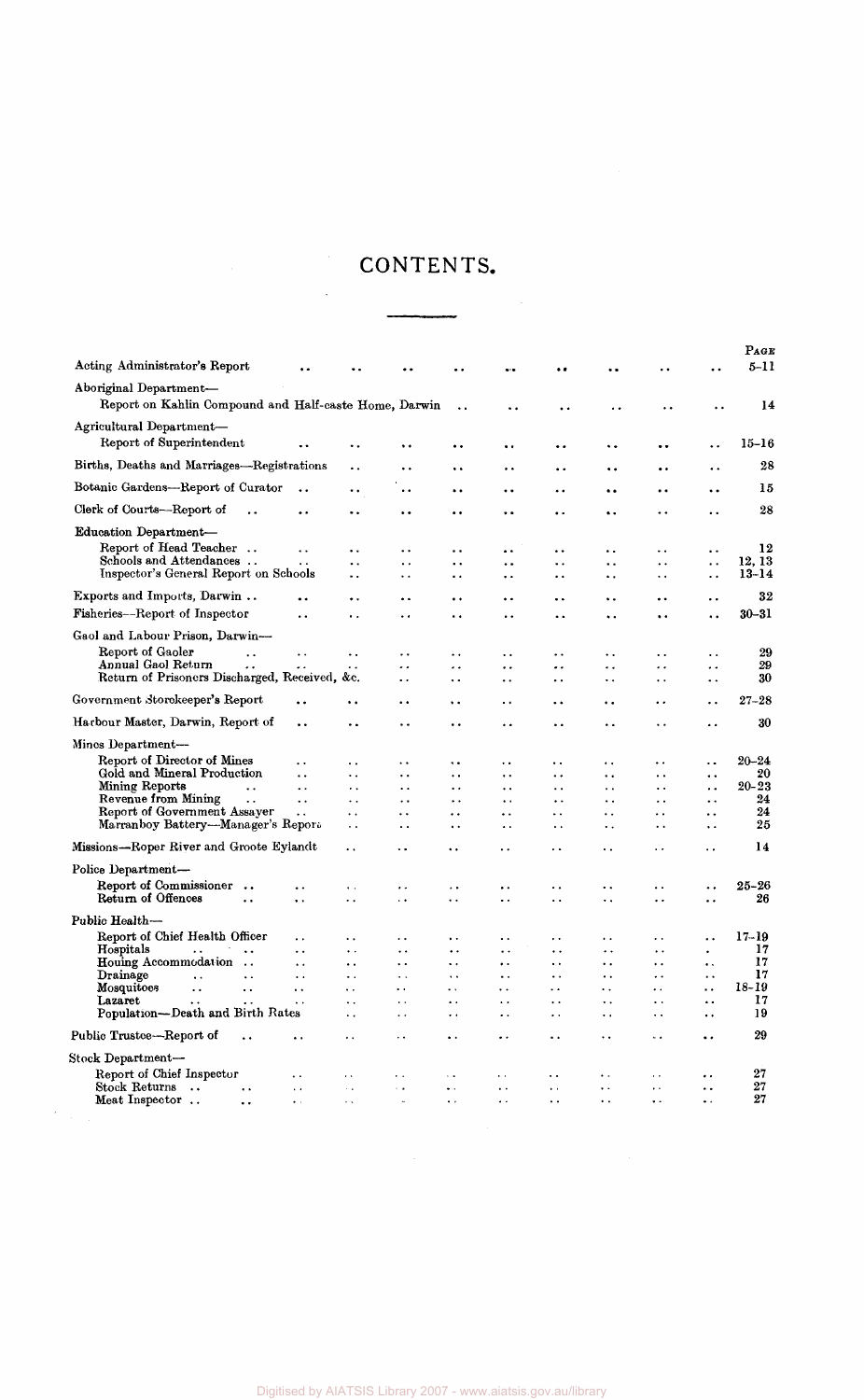The installation of a wireless station at Wave Hill was completed. On 13th October, 1925, the Administrator received a radio from there which read—" Greetings from the first users of the first Australian Inland Wireless Station." Previous to the establishment of this station it took about three weeks to get a message through from Wave Hill to Darwin.

Two minutes' silence at 11 a.m. on Armistice Day was fully respected at Darwin. Several wreaths were placed at the foot of the Soldiers' Monument, where a number of residents congregated.

Empire Day was commemorated in the usual manner, addresses suited to the occasion being delivered to children at the different schools, who afterwards enjoyed themselves at sports and picnics arranged for them.

The election in December, 1925, of a Member to represent the Territory in the Federal Parliament passed off quietly and resulted in Mr. H. G. Nelson retaining the seat.

The Bronze Medal and Certificate of the Australian Branch of the Royal Humane Society was awarded to Master Boyne Litchfield, a Territory-born lad, for gallantry in saving the life of his younger brother.

#### EDUCATION.

A return furnished by the Head Teacher shows that the number of children in the Territory who were instructed during the year was 309. The average attendance was 229.

Though the attendance was to some extent adversely affected by epidemics of fever of a mild nature, the total average of all achools was the highest on record.

The reports furnished by the Head Teacher and Mr. Clement Fox, Inspector of Schools, were of a satisfactory nature.

The result of the examination for the Government Scholarship to a Queensland Secondary School was satisfactory. Of the four candidates presented, two passed the necessary examination.

#### ABORIGINALS.

The Chief Protector reports that the health of the aboriginals generally has been satisfactory, but he urges that, as cases of granuloma, venereal disease, and leprosy are still at large, periodical medical inspections be made throughout the Territory.

He also refers to the usual issue of rations and blankets to old and infirm aboriginals and also to a decrease in prosecutions for breaches of the Aboriginals Ordinance.

An interesting report on the Kahlin Compound and Half-Caste Home, Darwin, is furnished by the Superintendent. The average number of inmates at the two institutions was 86, and at the Compound Clinic, 30, the majority of patients being from country districts.

The Superintendent points out that work of a useful nature was carried out by the girls at the Half-Caste Home, numbering about 20, who, out of £63 worth of dress material, made articles to the value of £207.

On 1st July, 1925, the Aboriginal Trust Fund showed a balance of £1,770 16s. 5d. The receipts during the year were  $\pounds1,41\bar{7}$  11s. 1d. and withdrawals  $\pounds1,590$  19s. 3d., leaving a balance of £1,597 8s. 3d.

This fund is constituted by charging 5s. for a licence to employ aboriginals, 2s. 6d. for each agreement entered into for the employment of an aboriginal, and 2s. per week for each aboriginal employed. All moneys in the fund that remain unclaimed for a period of six years revert to revenue.

The Aboriginal Mission Stations in the Northern portion of the Territory are the Church of England Mission Stations at Roper River, Groote Island, and Oenpelli; the Methodist Mission Stations at Millingimbi (Crocodile Island) and Goulburn Island ; and the Roman Catholic Mission Station at Bathurst Island. Of these, the Oenpelli Station was opened during the year, the Government handing over to the Mission 500 head of mixed cattle, 480 goats, and sufficient horses to run the station.

From inquiries made, it has been ascertained that the average number of aboriginal and half-caste children fully supported by the Missions during the year was:—Roper River 30, Groote Island 40 (all half-castes), Millingimbi 64, Goulburn Island 45, and Bathurst Island 50 (including The average number of aboriginal adults fully supported was given as  $40$ at the Roper River and Groote Island Mission, 258 at Millingimbi and Goulburn Island, and 30 at Bathurst Island. In a letter dated 6th April, 1926, the Superintendent of the Oenpell In a letter dated 6th April, 1926, the Superintendent of the Oenpell Mission Station reported that the Station was fully supporting 60 aboriginals, including children who were attending school.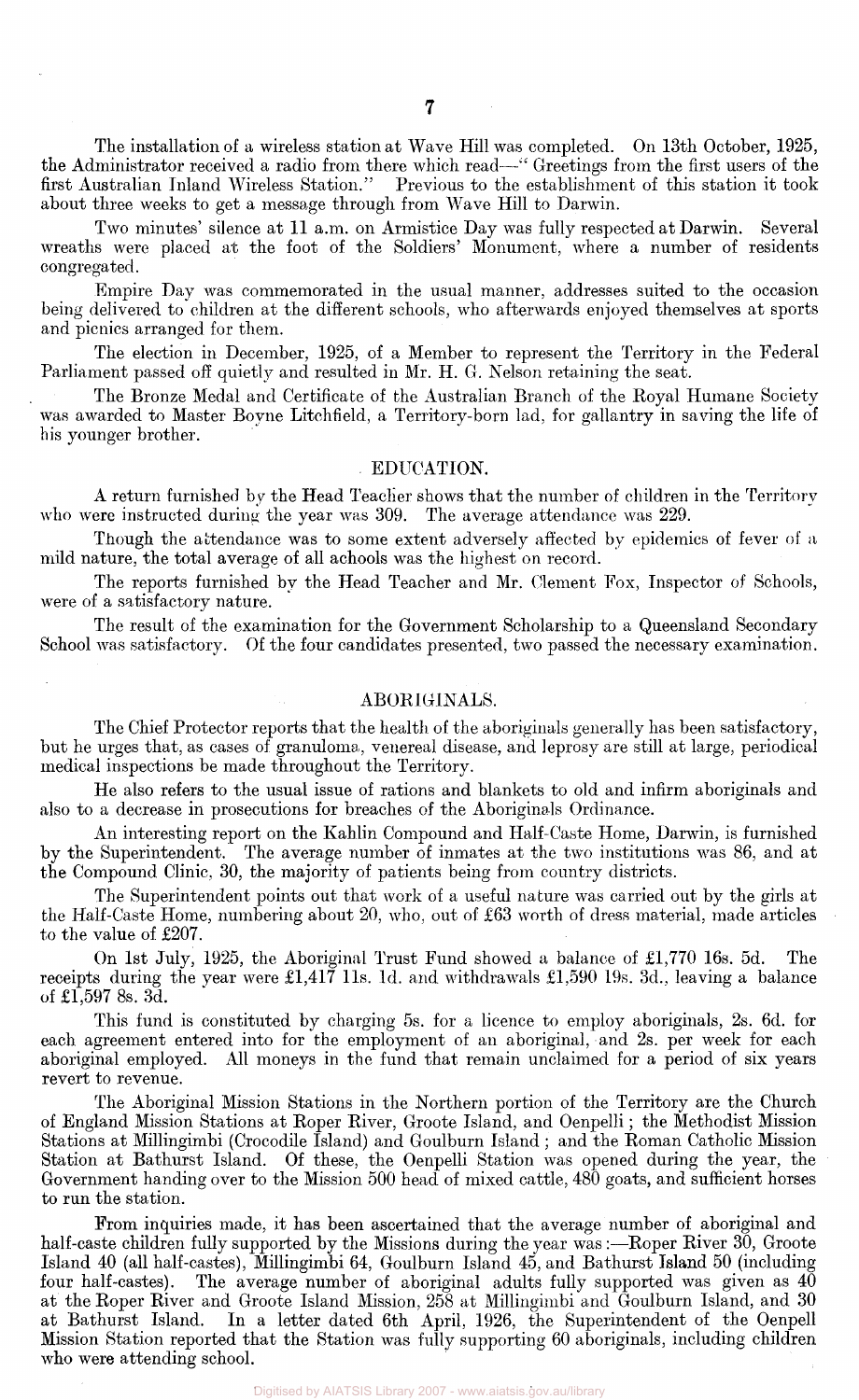The men and women on these Missions are undoubtedly making every effort possible for the betterment of the aboriginals, and it is hoped that their self-denying labours will be amply rewarded.

With the exception of the Mission at the Roper River, all are situated in favorable localities, far distant from the outskirts of civilization, and where the aboriginals, having a strain of Malay (Macassar) in them, are more virile than pure-bred aboriginals inland.

A Mission Station at Port Keats would be very beneficial to the aboriginals in that district, as there are no Missions westerly from Darwin.

There are estimated to be approximately 10,000 aboriginals living in the coastal belt, and about the same number in other portions of the Territory.

### BOTANIC GARDENS.

The Curator reports improvements carried out in connexion with the reclamation of the swamp lands of the gardens, and by the erection of a shade house and cyclone fencing.

Particulars are given of economic and ornamental plants raised in the nursery for distribution to the public and for planting but in the gardens.

He expresses the opinion that para grass would be a valuable asset for dairy work, if planted on low-lying ground very late in the dry season, and mentions the success obtained by planting 5 acres in the gardens with this fodder.

#### AGRICULTURE.

The Superintendent reports that the cotton crops of the previous three years were ginned by a 40-saw Dobson and Barlow gin that gave every satisfaction. In May last 42 bales (average weight, 200 lbs. of ginned cotton) were shipped to Liverpool.

The area under cotton cultivation was 40 acres, of which 10 acres were unproductive. The yield was just under 2 tons of seed cotton, which was less than that of the previous year, the decrease being due to the fact that there were fewer growers and that a smaller acreage was under crop.

The cotton seed distributed for planting was of the pure Acala variety; the quality of cotton produced was maintained and in some respects improved.

The growers complained of difficulty in obtaining labour for picking, which takes place at the time of the year when aboriginals can obtain an abundance of bush food.

The area under peanut cultivation was 180 acres, including 30 acres that were unproductive. The production was 35 tons of peanuts, valued at approximately £1,250.

The Australian market was unstable. Prices as low as 3d. per lb. were taken in Brisbane as against that for last year's crop, which averaged  $9\frac{1}{4}d$ . per lb. for shelled and 7d. per lb. for unshelled nuts.

As there is an import duty of 4d. per lb. on peanuts, this slump in prices is undoubtedly due to the Australian production exceeding the demand, which is exceedingly small.

The cotton and peanut crops in the Territory are graded and sold by the Agricultural Department, the proceeds being paid to the individual growers.

The other crops grown were fruit and vegetables for local consumption.

The number of agricultural settlers remaining on the land is given as fourteen. The area cultivated by them is approximately 300 acres.

#### PUBLIC HEALTH.

The report furnished by the Chief Health Officer fully describes the work carried out in the interests of health at Darwin and in the country districts, and is accompanied by tables giving vital statistics for the year.

There was no infectious disease among the European population, whose death rate per thousand was 10.2, and corrected for accidents, 7.1, being about the same as in the previous year.

The death rate among the coloured population was 41 per thousand, the highest so far known. This is mainly attributable to the old Chinese here rapidly dying out through senility and tuberculosis.

The report refers to my visit to the Lazaret, accompanied by the Mayor of Darwin; and I support the Chief Health Officer's statement that the adverse criticisms about the building and site are uncalled for.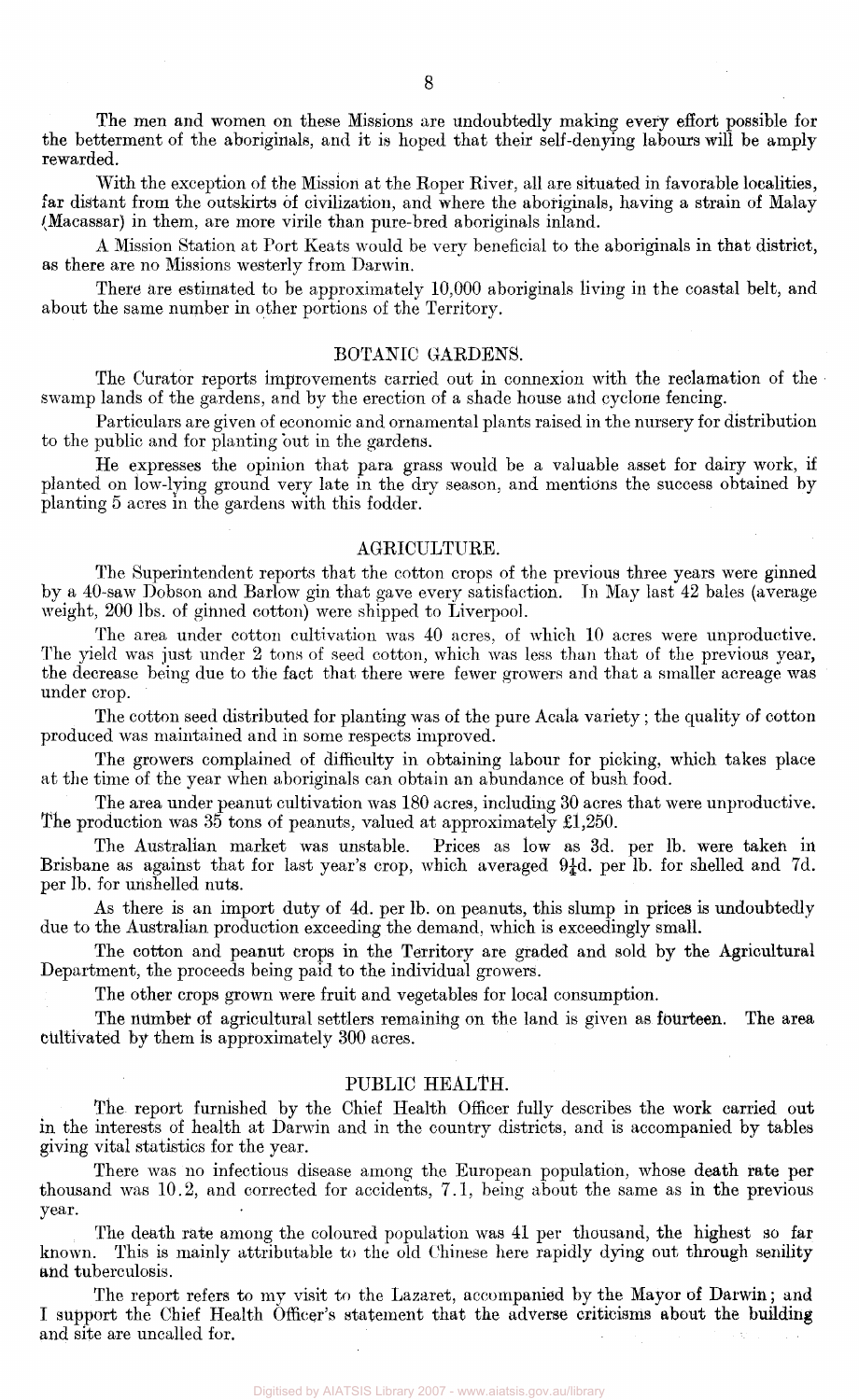I record with pleasure the important repairs and improvements that have been effected to the school buildings at Darwin, Parap and Pine Creek. At Darwin, the residence and schoolhouse have both shared in the work done, which has been on a somewhat big scale. A new play-shed has been erected at Parap. The teacher here deserves credit for her efforts to improve the appearance of the school surroundings. A few young trees have been planted in the Darwin grounds, whose appearance, however, still leaves much to be desired.

A large proportion of the pupils in the Darwin school belong to the Chinese race. They not only attend the Government school with commendable regularity, but nearly every afternoon most of them go to another school maintained by Chinese residents and conducted by a Chinese teacher.

I visited this school and gathered from the teacher that its principal aims are to foster a love of all that is good in the Chinese race, and to give the pupils such a knowledge of the Chinese language as will enable them to use it intelligently in business and general correspondence conducted with the land of their ancestors.

CLEMENT L. FOX,

Inspector of Schools.

#### REPORT ON KAHLIN COMPOUND, AND HALF-CASTE HOME, DARWIN.

I beg to submit the following report in connexion with the supervision of the Kahlin Compound, Half-caste Home and Government Stables for the period 1st July, 1925, to 30th June, 1926.

The number of aboriginals who visited the Compound during the year was 486. The average number of inmates at the Compound and Half-caste Home for the year was 86 ; this included aboriginal staff, patients in the clinic, old and infirm, and others such as those put on during the wet season to clear weeds, &c. The number of aboriginal patients admitted to the Compound Clinic was 82 males and 39 females ; 84 males and 41 females were discharged, the average number per day being 30. On the 30th June, there were in the Clinic 8 males and 12 females. Most of the patients have come from up country.

The cost per head per day for food for the inmates of the Half-caste Home and Compound was 8d. '

During the year efforts have been made to keep down expenses in every possible way. In many instances bullocks injured in the course of loading cattle boats have been brought to the Compound, and the meat cured to save purchasing supplies from the local butcher. The saving effected in this manner amounted to £33 10s. 10d. It was found necessary to dispense with the services of the Chinese gardener, Lim Quay, and engage a more experienced man in his place. Since then a marked improvement has taken place in the garden and a greater amount of vegetables has been grown, thereby resulting in a considerable saving in flour. The value of the produce consumed at the Halfcaste Home, at the Compound, and by old and infirm aboriginals, is charged in with the rations issued, and the total credited together with sales to the public. The total income from all industries at the Compound and Half-caste Home was £721 19s. 7d., and the expenditure £1,609 10s. 8d., showing a loss of £887 11s. 1d. Out of dress material, costing £63, the half-caste girls at the home made articles to the value of £207 5s. 6d. A proportion of the articles made up was used by the girls for clothing, the balance being used at the Compound or sent to country districts to be distributed amongst old and infirm aboriginals. Laundry work brought in £16 14s. 2d., but this work ceased owing to the fact that many of the experienced girls left the Home bo be married, and others were sent out to employment.

The health of the inmates of the Home on the whole has beeen good.

The buildings of the Compound have been painted with lime wash, necessary repairs being effected by Compound labour. The Clinic is in a bad state of repair and needs rebuilding.

Three heifers were purchased in June and placed in the Beach Paddock, but it will be some time before they can be used to supply milk. There are seven horses at the Government stables, but two of them are not fit for work through old age.

#### HAROLD S. GILES,

Superintendent.

#### REPORT ON ROPER RIVER AND GROOTE EYLANDT MISSION STATIONS.

Groote Eylandt Mission Station,

via Katherine, Northern Territory,

2nd July, 1926.

I beg to present my Report on work among the aboriginals at Roper River and Groote Eylandt, carried on by the Church Missionary Society during the year ending 30th June, 1926.

The work which was commenced in 1908 has continued without cessation ever since, and increasing numbers of aboriginals come yearly under our influence.

There are now two separate stations under our care, the one at the Roper being almost entirely peopled with. full-blooded blacks, while the other at Groote Eylandt deals with the half-castes. The staff at each Station consisted of two men and two women and the Superintendent, who spends his time between them.

Some 50 people, nearly all children, are on the roll at the Roper, and 45 at Groote Eylandt, all of whom are fed, clothed and taught daily in various forms of education, and these people carry on the work usually done on stock stations and farms. In addition to those living on the station we receive visits from hundreds of others who come for various reasons-often for medical treatment or for purposes of barter.

There are many black children and half-castes living around us who are too young to work on cattle stations, or ought not to do so, who might with much advantage to themselves and to the Northern Territory be sent here for a few years for free schooling, at least until they are 12 or 14 years of age. The half-castes at Groote Eylandt have the advantage of complete segregation from the blacks, and are helped to take their place among white people, living and working only with whites, so that there is no need to send them to Sydney for education when the Church has already provided facilities for their education in the Northern Territory.